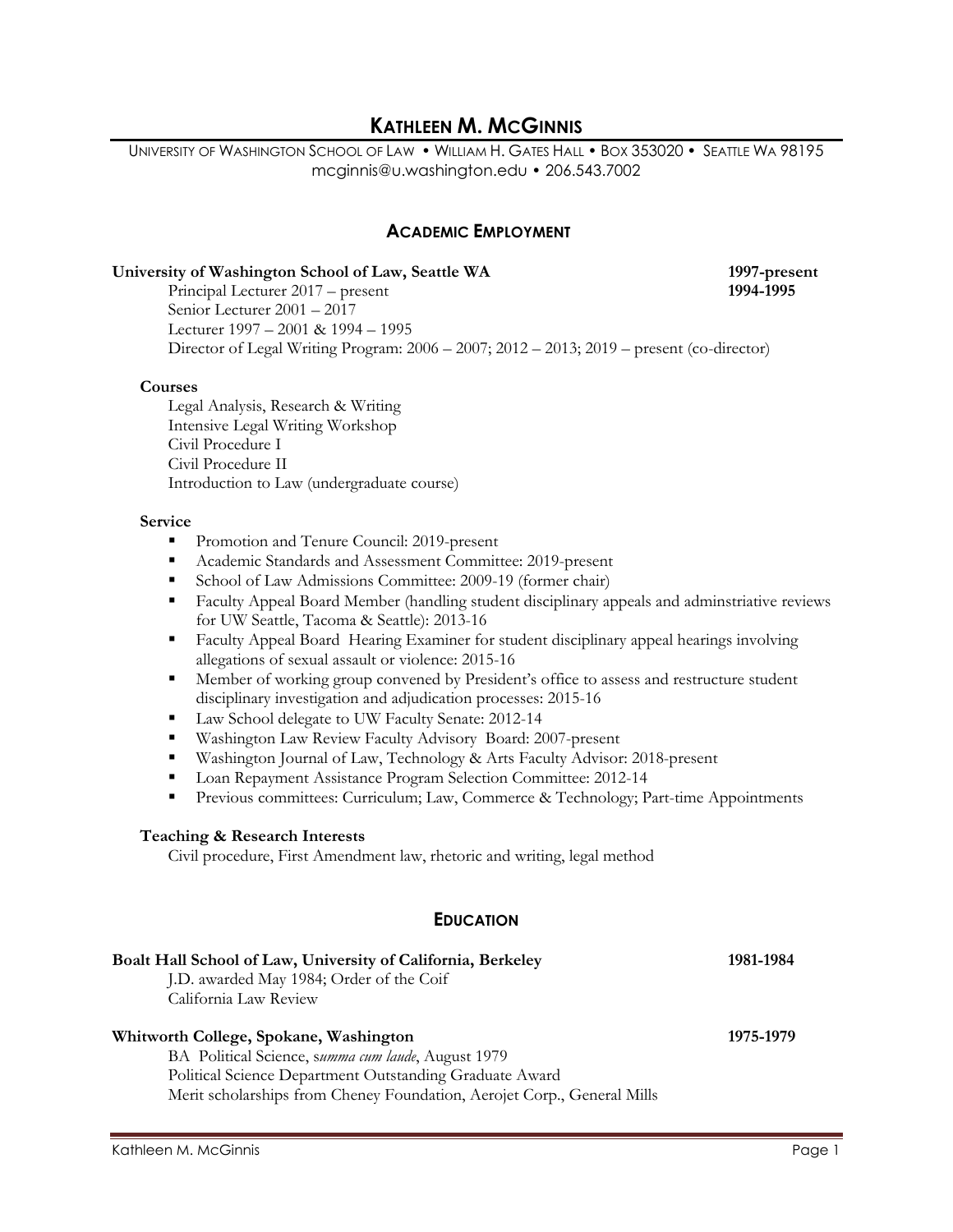# **LEGAL EMPLOYMENT**

## **Legal Writing Lecturer and Consultant, Seattle WA 1995 – 2003**

Designed and presented legal writing seminars for attorneys and student law clerks at local law firms, and tutored individual lawyers and law clerks in legal analysis and writing.

## **Lane Powell Spears Lubersky, Seattle WA Summers Summer Clerk Coordinator 1995 & 1997**

Coordinated preparation and assignment of projects for the firm's student law clerks; helped students with legal research, analysis and writing; and evaluated their performance.

## **Preston Gates & Ellis, Seattle WA** (now K&L Gates; formerly Preston, Thorgrimson, Ellis & Holman) **Associate Attorney 1984 - 1994**

Handled constitutional law and commercial litigation matters for individuals, businesses and municipal governments; advised clients regarding compliance with antitrust and consumer protection laws; represented clients in motions, trials and appeals in state and federal courts; handled arbitrations, mediations and variance hearings.

## **District Attorney's Office and Office of the Alaska Chief Prosecutor, Juneau AK Legal Extern (Rule 9 certified) Summer 1983**

For the Juneau District Attorney, handled all aspects of criminal misdemeanor cases, from arraignment to trial, and pretrial proceedings in felony cases. For the Alaska Chief Prosecutor, helped investigate and prepare criminal cases against state legislators, and defend against a class action lawsuit concerning state corrections system.

## **The Honorable Robert Boochever, U. S. Court of Appeals for the 9th Circuit, Juneau AK Legal Extern Spring 1983**

Wrote memoranda analyzing cases and assisted in preparation of opinions.

## **Alaska Attorney General's Office, Juneau AK**

Wrote a drafting manual for authors of administrative regulations, edited administrative regulations, and helped defend Alaska's governor in litigation with the state legislature.

# **PROFESSIONAL MEMBERSHIPS & TRAINING**

Admitted to law practice in Washington - October 1984; Washington State Bar Association member American Bar Association member Completed National Institute of Trial Advocacy trial skills program

Completed University of Washington Mediation Skills Training Program

# **PUBLICATIONS**

Kathleen McGinnis, *Revisiting Claim and Issue Preclusion in Washington*; 90 WASH. L. REV. 75 (2015) Kathleen McGinnis, *Winning With Point-First Writing*, NW Lawyer, (October 2019)

#### **Legal Extern Summer 1982**